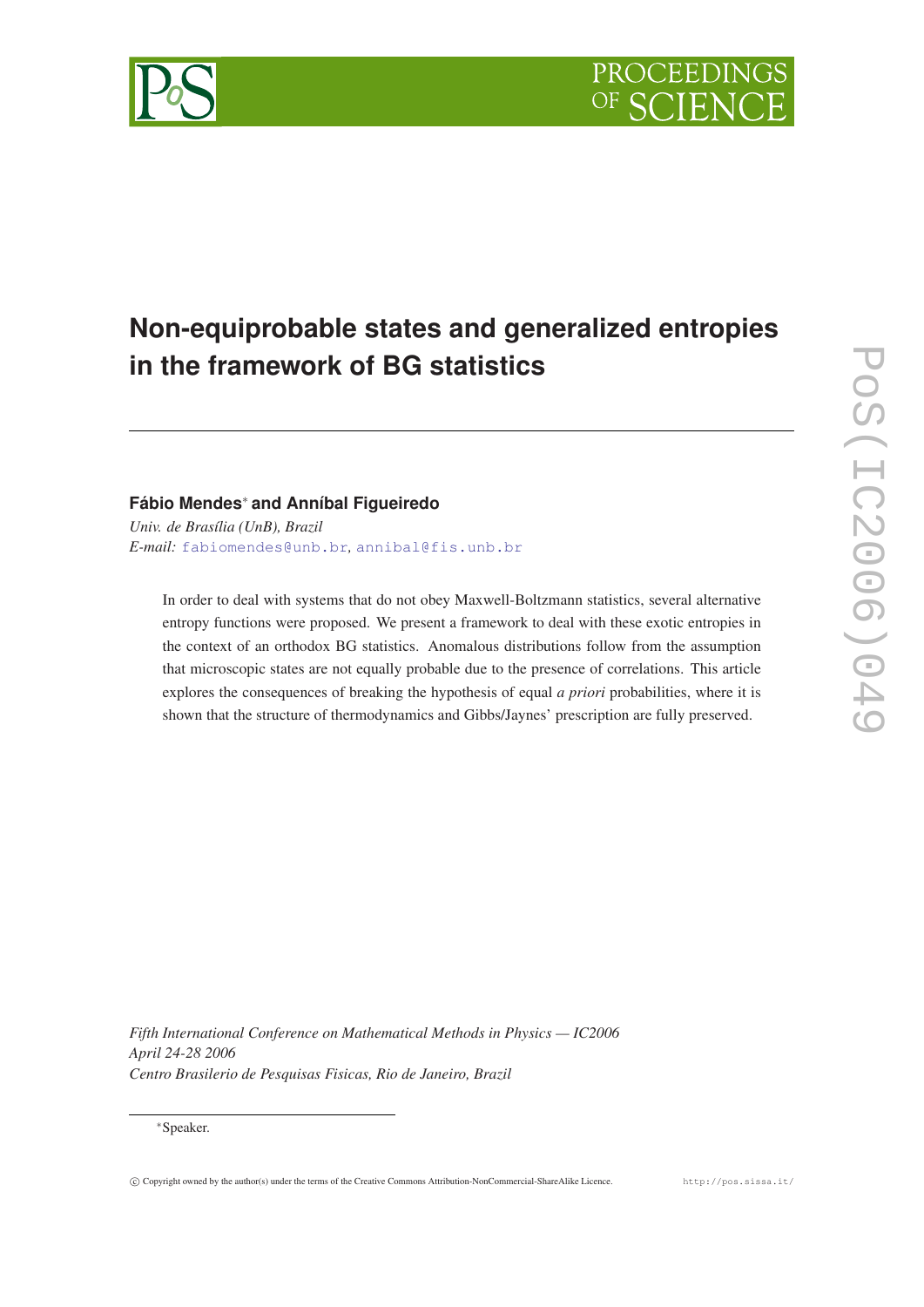## <span id="page-1-0"></span>1. Introduction

It had become clear, over the last few decades, that some systems exhibit equilibrium configurations which violate Maxwell-Boltzmann (MB) statistics. Workers tried different approaches to tackle these situations, and notably, some alternate entropy functions were employed. The important question of how these novel entropic forms could be justified and interpreted, and if they're necessary at all, is not yet well understood [[1\]](#page-9-0).

A wealth of works in the recent literature deal with the generalization of Boltzmann-Gibbs (BG) statistics due to Tsallis [\[2\]](#page-9-0). Supporters of this approach claims that multifractal phase space boundaries and an alleged non-extensivity of entropy would justify the departure from standard BG statistics. The concept of a generalized entropy were also purposed, with a different bias, to explain anomalous distributions in self-gravitating stellar systems [\[3\]](#page-9-0).

The growing list of anomalous systems not properly described by BG statistics stands as a embarrassing issue to the conventional theory. With a variable degree of success, non-standard entropic functions seems to provide a better description of such systems, even if as a mere fitting scheme. This dismaying background could be interpreted as if a radical departure from the usual structure of statistical physics is necessary to accommodate these novel phenomena.

The authors understand that such a radical departure is unnecessary. Our approach improves on conventional methods by assuming that microscopic states are not necessarily equally probable. In a specific context, this also implies the existence of non-standard entropies. The cornerstone concept of statistical physics, which is fully kept here, is the more than 100 years old formula due to Boltzmann,

$$
S = k_B \ln W,\tag{1.1}
$$

which establishes the connection between statistical physics and thermodynamics. Apart from some straightforward modifications necessary to deal with non-equiprobable states, the authors assume that definition (1.1) is not subject to further revision.

We outline the article as follows. The introductory remarks on section 2 justify our commitment with Boltzmann's definition  $(1.1)$ . This section also contains some arguably simpler demonstrations of orthodox results which might exhibit some interest. The second part deals with two very distinct technical matters. In the equiprobable case, Gibbs picture of statistical physics is compatible with (1.1) and we show that this still holds for non-equiprobable states. At last, a methodology where non-standard entropies may arise is presented together with proofs for compatibility with the general structure of thermodynamics. The approach is not always consonant with the way generalized entropies are used across the literature, so we believe that the present discussion may shed some light to outstanding matters.

#### 2. Fundamental concepts

Consider a system described by a microscopic state *x* and a macroscopic specification  $F =$  $\mathscr{F}(x)$ . The probability of a macroscopic configuration can be calculated as

$$
P(F) = \sum_{x} P(x \cdot F) = \sum_{x} P(x)P(F|x), \qquad (2.1)
$$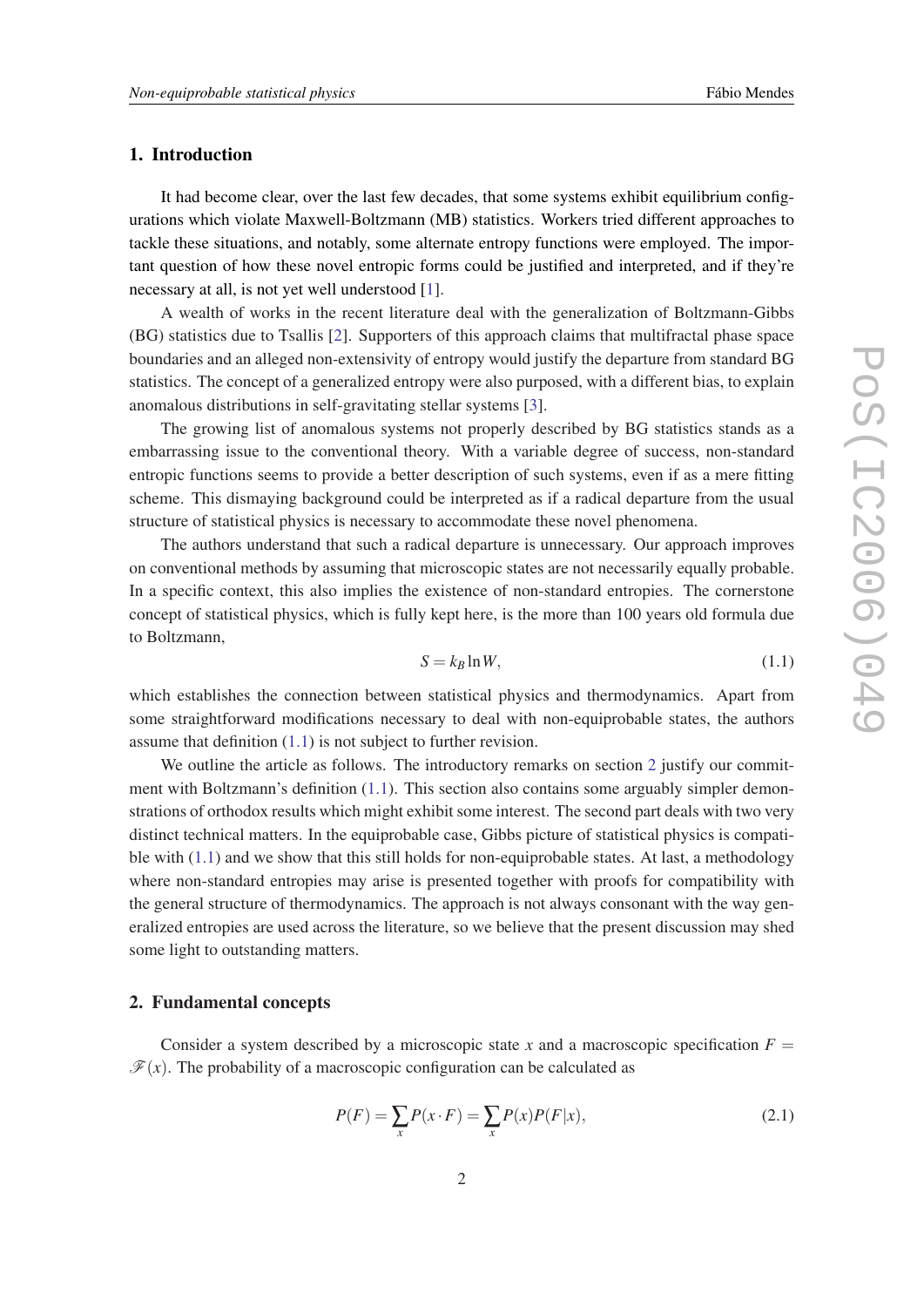<span id="page-2-0"></span>where the following notation was used:  $P(A|B)$  is the probability of *A* under the assumption that *B* is certain and the dot product refers to a joint event "*A* and *B*", whose probability is calculated as  $P(A \cdot B) = P(A)P(B|A) = P(B)P(A|B).$ 

Since microscopic states fully determine the macroscopic behaviour, the conditional probability term takes the form  $P(F|x) = \delta(\mathcal{F}(x) - F) dF$ . This solves only part of our problem since the microscopic "*a priori* probability"  $P(x)$  must be known in order to compute  $P(F)$ . In most cases, one would set  $P(x)$  equal to a constant for the lack of contrary evidence.

A more physically sounded justification exploits the fact that different observers, provided with the same information, should came to consistent inferences. This is satisfied, in general, if  $P(x)$  is invariant under the physical operation that distinguishes each observer. Ordinary (Galilean) motion symmetries are usually sufficient to determine  $P(x)$  for a single particle system.

However the existence of many particles establishes an additional degree of freedom for correlations may distort  $P(x)$  as particles are accommodated in each state<sup>1</sup>. A better way to represent the same system is the occupation vector  $\mathbf{n} = (n_1, n_2, \dots, n_m)$ , which ascribe an occupation  $n_i$  to the *i*-th set of quantum numbers or phase space cell. By setting  $P(x) = P(\mathbf{n}(x)) \equiv \gamma(\mathbf{n})$ , the probability ofn is,

$$
P(\mathbf{n}) = \frac{N!}{n_1! n_2! \dots n_m!} \gamma(\mathbf{n}),\tag{2.2}
$$

where the factorials represents the multiplicity of this state.

Generally speaking, there is no compelling justification to the absence of correlations in  $P(x)$ other than an argument for simplicity. Retaining this fact as an open issue, we rather develop the theory without the explicit assumption of equal *a priori* probabilities. Let us now define entropy in the context of non-equiprobable statistics.

A very general formulation for the laws of macroscopic motion is contained in the transition probabilities between macroscopic states. These probabilities can be calculated by integration over all microscopic states at the initial time. After the manipulation of some terms<sup>2</sup>, they are written as

$$
P(F_t|F_0) = \sum_{x} P(F_t \cdot x_0|F_0) = \frac{1}{P(F_0)} \sum_{x} P(x) P(F_0|x_0) P(F_t|x_0).
$$
 (2.3)

Let  $\hat{\mathcal{U}}_t$  denote the time evolution operator, hence the conditional probabilities are given by  $P(F_0|x_0)$  =  $\delta(\mathscr{F}(x) - F_0) dF_0$  and  $P(F_t|x_0) = \delta\left(\mathscr{F}\left(\hat{\mathscr{U}}_t x\right) - F_t\right) dF_t$ .

Differently from microscopic dynamics, these probabilities are not necessarily symmetric under a time-reversal operation. Let the initial state be *I*, the final one *F* and their time-reversed counterparts  $\bar{I}$  and  $\bar{F}^3$ . The probabilities  $P(F_t|I_0)$  and  $P(\bar{I}_t|\bar{F}_0)$  are easily comparable as, by the time reversal symmetry of microscopic laws, we have that  $P(\bar{I}_t|\bar{F}_0) = P(I_{-t}|F_0)$ . Using a similar procedure which lead to (2.3), we get

$$
P(F_t|I_0) = \frac{1}{P(I)} \sum_{x} P(x) \delta\left(\mathcal{F}\left(\hat{\mathcal{U}}_t x\right) - F\right) \delta\left(\mathcal{F}(x) - I\right) dF dI, \tag{2.4}
$$

<sup>&</sup>lt;sup>1</sup>Consider a fermionic system: microscopic configurations where two particles share the same set of quantum numbers are assigned with null probability.

<sup>&</sup>lt;sup>2</sup>It's necessary to apply Bayes theorem on  $P(x_0|F_0)$  and set  $P(F_t|x_0F_0) = P(F_t|x_0)$  on the basis that  $F_0$  is redundant.

<sup>&</sup>lt;sup>3</sup>Since the direction of all momentum variables is changed upon time reversal, the time-reversed macroscopic state may not coincide with the original one.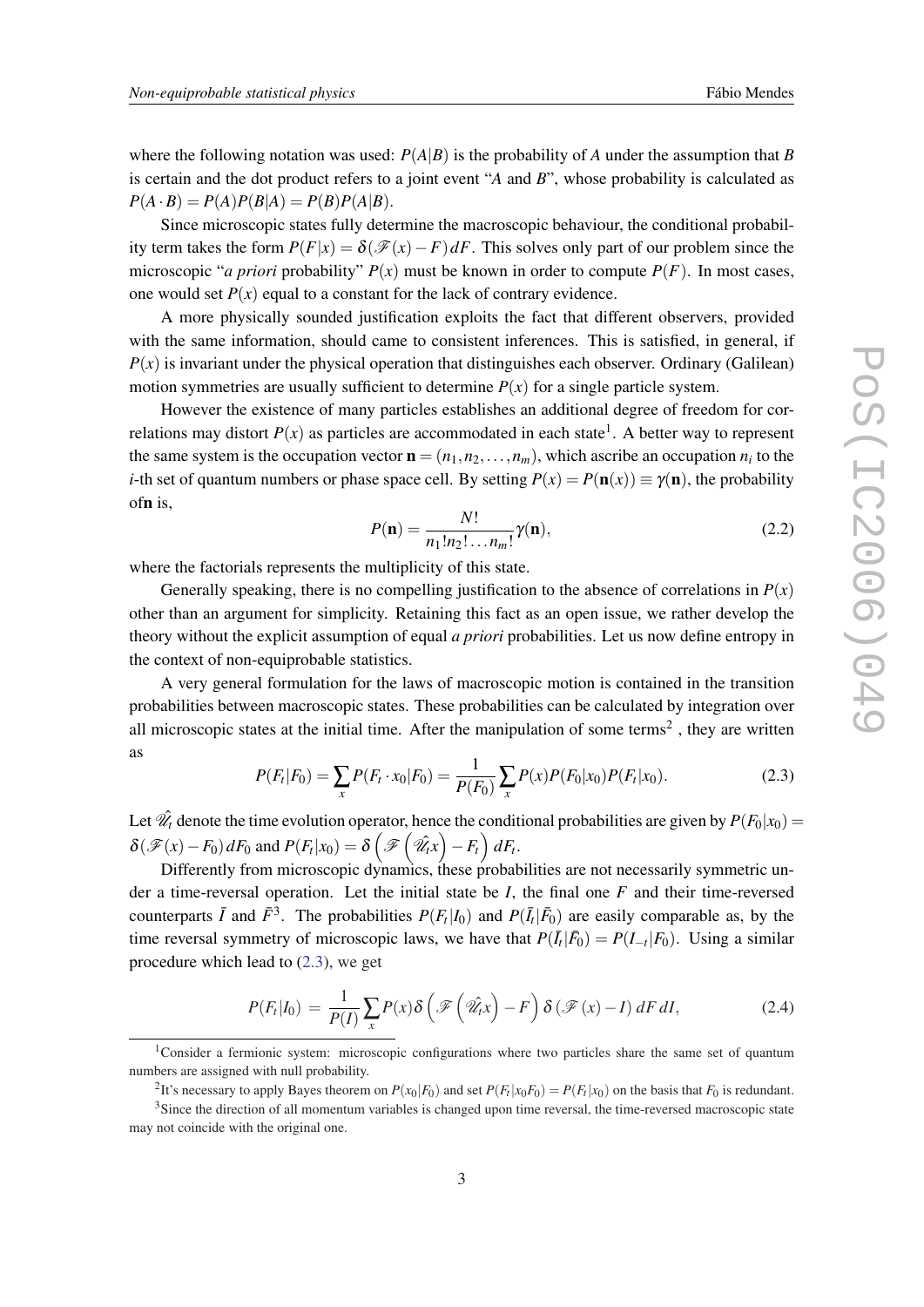$$
P(I_{-t}|F_0) = \frac{1}{P(F)} \sum_{x} P(x) \delta\left(\mathcal{F}\left(\hat{\mathcal{U}}_t x\right) - F\right) \delta\left(\mathcal{F}(x) - I\right) dF dI. \tag{2.5}
$$

<span id="page-3-0"></span>This result is equivalent to Boltzmann's argument for the "probable increase of disorder" in a more mathematically sounded presentation. It can be summarized by the *time arrow equation* derived from  $(2.4)$  $(2.4)$  and  $(2.5)$ :

$$
P(F_t|I_0) = \frac{P(F)}{P(I)} P(\bar{I}_t|\bar{F}_0).
$$
\n(2.6)

This simple equation shows that, not only macroscopic transition probabilities are usually timeasymmetric, but they are bounded by the ratio between the probability of the final and initial states. For example, if  $P(I) \gg P(F)$ , then the transition from *I* to *F* is *almost* forbidden. Equation (2.6) is the basis for macroscopic irreversibility.

In order to avoid an explicit computation of the probabilities  $P(F_t|I_0)$ , we exploit a property ubiquitous to systems with a large number of particles. Besides the states in a neighborhood of *I*, the probabilities of  $F$  usually differs from  $P(I)$  by several orders of magnitude. This is equivalent to say that for almost all states, either  $P(F) \gg P(I)$  or  $P(I) \gg P(F)$  will hold.

By the time arrow equation (2.6), this implies that across any reasonably probable macroscopic trajectory, the final state can't be assigned with a (much) smaller probability than the initial condition. Assuming the existence of a statistically dominant trajectory  $F(t)$ , this amounts to say that  $P(F(t))$  is a non-decreasing function of time. All that said, it is clear that  $P(F)$  can be identified with entropy, more specifically with the function

$$
S(F) \equiv k_B \ln \bar{P}(F),\tag{2.7}
$$

where, for the purposes of this work,  $k_B = 1$  and  $\bar{P}(F)$  is an non-normalized probability. Equation (2.7) is equivalent to Boltzmann's formula ([1.1\)](#page-1-0) if all states are equally probable, in which case  $\overline{P}(F)$  reduces to a simple accounting of the number of microscopic states constrained to  $\mathcal{F}(x) = F$ .

#### 3. Non-equiprobable statistics

#### 3.1 Gibbs picture

Let us turn our attention to the more technical problem of an explicit entropy calculation. For many thermodynamical systems, it is possible to identify the macroscopic state with energy, assuming the specific form  $U = \sum_{i=1}^{m} \varepsilon_i n_i$ . Other parameters implicit on the value of energy levels (such as volume), may also be necessary for a complete characterization of this system.

Entropy is the calculated from the logarithm of  $P(U)$ , even though the computation of this term can be rather tricky. Several methods were designed perform this calculation, Darwin and Fowler's was chosen for the pragmatical reason that it was the first one where the authors envisioned a way to account for non-equiprobability.

It is clear that the conditional  $P(U|x)$  in [\(2.1\)](#page-1-0) can be regarded as a constraint on the summation over microscopic states. This translates to the occupation vector picture as

$$
P(U) = \sum_{[n]_U} \frac{N!}{n_1! n_2! \dots n_m!} \gamma(n),
$$
\n(3.1)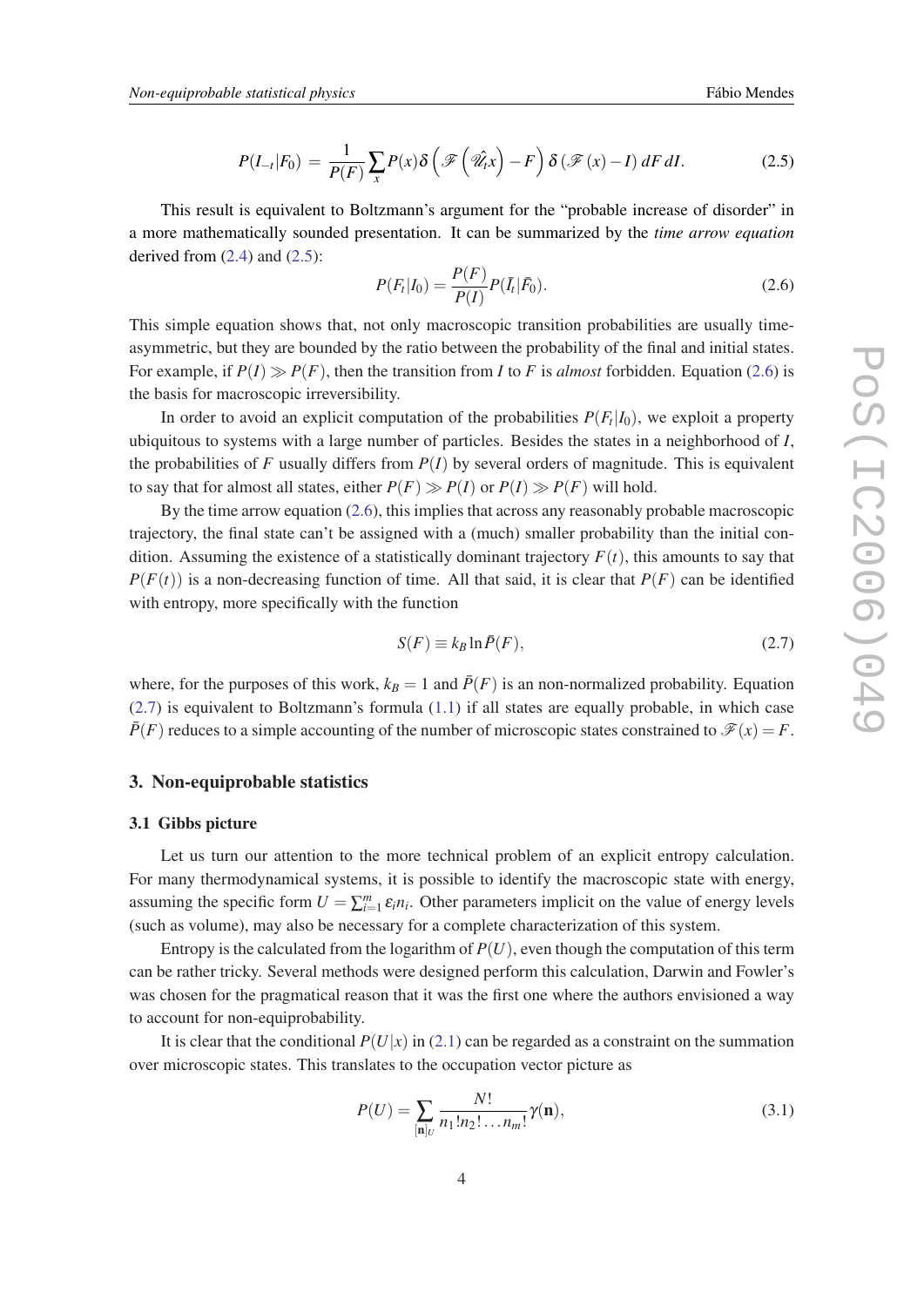<span id="page-4-0"></span>where the notation  $[n]_N$  is used to remind of the condition  $U(n) = U$ .

Summations such as ([3.1\)](#page-3-0) are difficult to handle due to the presence of a constraint. For the equiprobable case where  $\gamma(n)$  is constant, an explicit calculation of ([3.1\)](#page-3-0) can be accomplished using the Darwin-Fowler method in the thermodynamical limit [[4](#page-9-0)]. We purpose a modification that makes the problem soluble for general  $\gamma(n)$ . Lets us define

$$
G_U(\eta) \equiv \sum_{\left[\mathbf{n}\right]_U} \frac{N!}{n_1! n_2! \dots n_m!} e^{i\eta_1 n_1 + i\eta_2 n_2 + \dots + i\eta_m n_m},\tag{3.2}
$$

and note that the operator  $\hat{\gamma} \cdot f(\eta) \equiv \gamma(-i\partial_{\eta}) f(\eta)$  maps the function  $G_U(\eta)$  into  $P(A)$ . The operator  $\gamma(-i\partial_\eta)$  is determined from the series expansion for  $\gamma(\mathbf{n})$ , where it is straightforward to show that

$$
P(U) = \hat{\gamma} \cdot G_U(\eta)|^{\eta=0}.
$$
\n(3.3)

We define a new function of the complex parameter *z* as

$$
G(z,\eta) \equiv \sum_{[n]} \frac{N!}{n_1! n_2! \dots n_m!} z^{U(n)} e^{i\eta_1 n_1 + i\eta_2 n_2 + \dots + i\eta_m n_m},
$$
  
=  $(z^{\varepsilon_1} e^{i\eta_1} + z^{\varepsilon_2} e^{i\eta_2} + \dots + z^{\varepsilon_m} e^{i\eta_m})^N \equiv \phi(z)^N,$  (3.4)

without the energy constraint in the sum. In order to relate  $G(z, \eta)$  with  $G_U(\eta)$ , it is convenient to assume an energy scale where all numbers  $\varepsilon_i$  can be approximated, without loss of generality, by a set of integers where the maximum common divisor is one. If this can be achieved, the terms  $G_U(\eta)$  for each integer value of *U* are the coefficients of the Laurent series expansion for  $G(z, \eta)$ , or equivalently, the residue of  $G(z, \eta)z^{-1-U}$ .

Given the extensivity of *U*, it can be expressed by  $U \simeq U + 1 = \bar{u}N$ . The theorem of residues shows that

$$
G_U(\eta) = \frac{1}{2\pi i} \oint_C dz e^{Nf(z)}; \qquad f(z) \equiv \ln(\phi(z)) - \bar{u} \ln(z), \qquad (3.5)
$$

where *C* is any closed path around  $z = 0$ . For the sake of simplicity, *C* is chosen to be the circular path that crosses the point  $x_0$  which minimizes  $G(z, \eta)$  at the positive real axis (a saddle point).

An approximate calculation of this integral can be done by the saddle point method due to Laplace. It is applicable if  $|f(z)|$  has a known global maximum at the contour of integration and if N is large enough. That  $x_0$  is a global maximum can be easily seen: it is the only point in the integration contour where the terms  $e^{i\eta_i}z^{\varepsilon_i} = e^{-\beta \varepsilon_i}e^{i(\varepsilon_i \theta + \eta_i)}$  interfere constructively for  $\phi(z)$  as  $\eta_i \to 0$ . Here we defined  $x_0 = e^{-\beta}$  to account for the fact that  $x_0$  is positive. The result of this calculation, up to the first term in a series expansion for *N* is

$$
G_U(\eta) = \phi(x_0)^N e^{\beta U} \sqrt{\frac{1}{2\pi N |f''(x_0)|}}.
$$
\n(3.6)

The probability of a state with a given energy is

$$
P(U) = \frac{e^{\beta U}}{\sqrt{2\pi N}} \hat{\gamma} \cdot e^{N \ln[\phi(x_0)] - \frac{1}{2} \ln|f''(x_0)|} \Big|_{1}^{1} = 0,
$$
  

$$
\propto \sum_{\text{[n]}} \frac{N!}{n_1! n_2! \dots n_m!} \gamma(\mathbf{n}) e^{\beta(U - U(\mathbf{n}))}
$$
(3.7)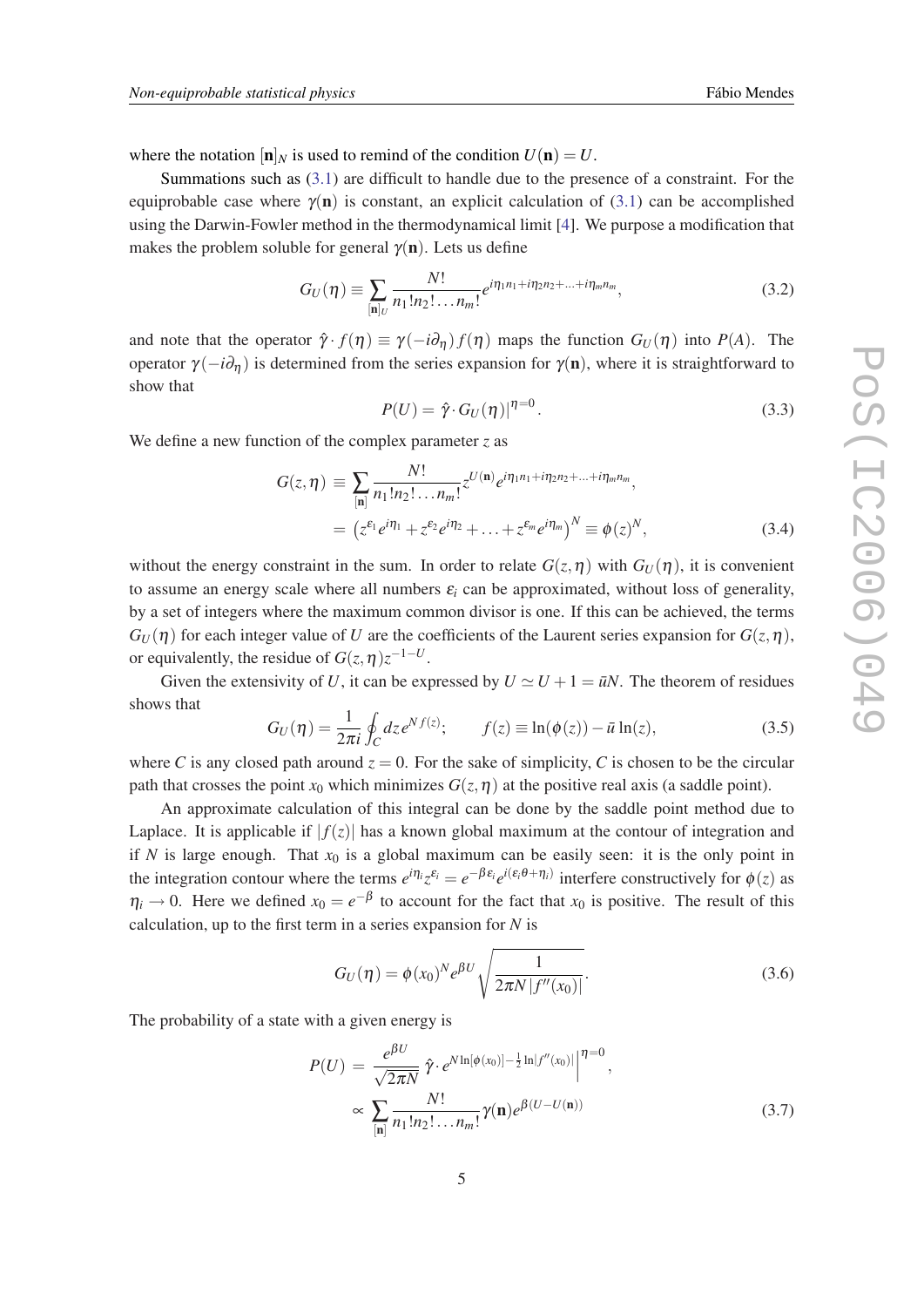<span id="page-5-0"></span>where the term  $\ln|f''(x_0)|$  was neglected with respect to  $N \ln \phi(x_0)$ .

This method also allows the computation of mean values using the operator  $\hat{\chi} \equiv \hat{\gamma} \cdot A(-i\partial_n)$ , where  $A(\mathbf{n})$  is the parameter of interest. It follows, from the same procedure as [\(3.7\)](#page-4-0), that

$$
\langle A(\mathbf{n}) \rangle \propto \sum_{[\mathbf{n}]} A(\mathbf{n}) \frac{N!}{n_1! n_2! \dots n_m!} \gamma(\mathbf{n}) e^{\beta(U - U(\mathbf{n}))}.
$$
 (3.8)

Expressions (3.8) and ([2.2](#page-2-0)) makes it possible to identify the occupation vector probability with

$$
P(\mathbf{n}|\beta) = P(\mathbf{n})e^{-\beta U(\mathbf{n}) - \lambda},\tag{3.9}
$$

where the proper choice of  $\lambda$  normalizes (3.9). Differently to  $P(x)$ , the conditional probability  $P(n|\beta)$  accounts information regarding energy via the temperature parameter  $\beta$ .

Entropy follows trivially from  $(3.7)$ . The final result, up to an addictive factor is:

$$
S(U) = \beta U + \ln Z(\beta); \qquad Z(\beta) \equiv \sum_{[\mathbf{n}]} P(\mathbf{n}) e^{-\beta U(\mathbf{n})}.
$$
 (3.10)

The importance of the previous calculation stems from the fact that it connects Boltzmann's entropy [\(2.7\)](#page-3-0) with Gibbs picture of statistical physics. A modern account of Gibbs picture is done in the context of information theory and Bayesian probabilities. It is a methodology of statistical inference which, in principle, has nothing to do with thermodynamics.

Inference is any process that updates a "prior" probability  $P(x)$  into the "posterior"  $P(x|\xi)$ which takes into account an additional datum via a parameter  $\xi$ . Of great interest is the case where the mean value  $F = \langle f(x) \rangle$  over  $P(x|\xi)$  is known. We clearly need a method to determine this probability from the known functions  $P(x)$ ,  $f(x)$  and  $F$ .

One possible approach is to assume the existence of a functional  $H[x|\xi]$  which order different assignments  $P(x|\xi)$  in a scale of increasing plausibility. It is obvious that *H* is meant to be maximized, but what is *H*? The answer depends on one's own prejudices regarding what makes a good inference. Owing a lot to Shannon's celebrated work on communication theory, Khinchin [\[6\]](#page-9-0) and Jaynes [\[5\]](#page-9-0) were probably the responsibles to formalize this problem and translate it into the usual language of probability theory and statistical mechanics. By some plausible desiderata found in [[7](#page-9-0)], the MaxEnt inference functional is uniquely determined as

$$
H[x|\xi] = -\sum_{x} P(x|\xi) \ln \frac{P(x|\xi)}{P(x)}.
$$
 (3.11)

The maximum of  $H[x|\xi]$  constrained to  $F = \langle f(x) \rangle$  gives the best inference on  $P(x|\xi)$  as

$$
P(x|\xi) = \frac{P(x)}{Z(\xi)}e^{-\xi f(x)}; \qquad Z(\xi) = \sum_{x} P(x)e^{-\xi f(x)}, \tag{3.12}
$$

where  $H[x|\xi]$  assumes the value

$$
H_{\text{max}} = \xi F + \ln Z(\xi). \tag{3.13}
$$

Strictly speaking, from the point of view of what is pertinent to statistical physics, Gibbs method can only claim a partial success. It succeeds in what probabilities  $P(x|\xi)$  were obtained, but entropy was not. However the remarkable similarities between (3.9) and (3.10) with (3.13)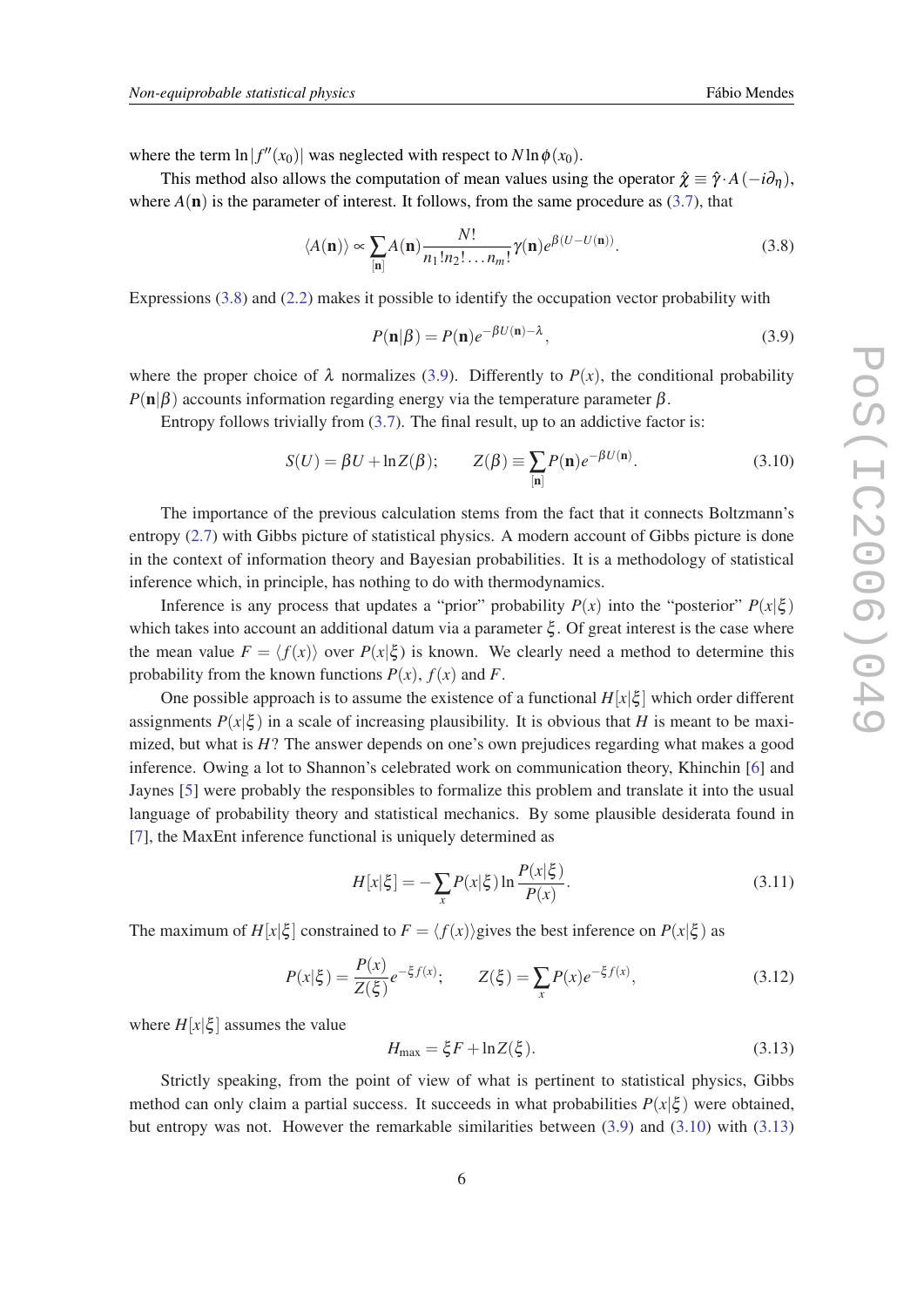<span id="page-6-0"></span>and  $(3.12)$  means that  $H_{\text{max}}$  can also be used as an approximation to the physical entropy given by  $S(F) = k_B \ln \bar{P}(F)$ . This work extends this equivalence to the non-equiprobable case. It must be stressed that a demonstration of this result for more general class of energy functions with interaction terms is still lacking [\[8\]](#page-9-0).

If a different functional than [\(3.11](#page-5-0)) were employed by alternative desiderata, it doesn't seems likely that its maximum value would lead to the same expression found in [\(3.10](#page-5-0)). This would make it useless for the purposes of thermodynamics and, in this sense, Gibbs picture is not subject to revision.

#### 3.2 Occupation vector entropies

Some authors recognized that the functional  $-\sum_{n} p_n \ln p_n$  is used in different contexts and with a different operational definitions to Gibbs and Boltzmann [\[9\]](#page-9-0). In Gibbs picture, it arguably has an information theoretical interpretation and is employed in phase space ( $\sim 6 \times 10^{23}$ coordinates) and for Boltzmann, it appears in the context of a normalized occupation vector (∼ 6 coordinates). Non-standard entropic forms may arise only in the second context.

If a coarse graining procedure is assumed, the occupation vector can be regarded as a macroscopically accessible variable. Thus entropy of this *macroscopic* configuration is computed with  $(3.1)$  $(3.1)$  and  $(2.7)$ , leading to

$$
S(\mathbf{n}) = -\sum_{i} n_i \ln \frac{n_i}{N} + \ln \gamma(\mathbf{n}),\tag{3.14}
$$

where Stirling approximation for ln*n*! was employed. This distinguishes from the previous approach where energy, rather than n, was identified with the macroscopic state.

The occupation vector may change with time since it is not an integral of motion. Without knowing the time evolution equation for  $n$ , it is necessary to resort to some kind of plausible reasoning. In the absence of further information, the best we can say is that, with the greatest probability, the actual occupation vector is the one with maximum entropy. Additional information such as the value of known invariants of motion are contemplated as constraints on entropy maximization. The optimal inference for n is given by the prescription:

$$
\max (S(\mathbf{n}) - \beta U(\mathbf{n}) - \dots - \lambda N) \Rightarrow \mathbf{n}(\beta, \lambda, \dots),
$$
\n(3.15)

where Lagrange multipliers  $\beta$ ,  $\lambda$ , etc are necessary to adjust the resulting occupation vector  $n(\beta, \lambda, \ldots)$ up to the correct value of macroscopic constraints.

We now apply our approach to the simplest of the quantum systems: a gas of non-interacting particles with definite energy levels  $\{\varepsilon_i\}$ . Given the absence of interactions, energy is written as  $U(\mathbf{n}) = \sum_i n_i \varepsilon_i$ . We also assume that entropy have the form

$$
S(\mathbf{n}) = \sum_{i} f(n_i),
$$
\n(3.16)

which is equivalent to  $\gamma(\mathbf{n})$  be factorable into  $\gamma(\mathbf{n}) = \gamma(n_1)\gamma(n_2)\dots\gamma(n_m)$ . The maximum condition is

$$
\frac{\partial f(n_i)}{\partial n_i} \equiv g(n_i) = \beta \varepsilon_i + \lambda, \qquad (3.17)
$$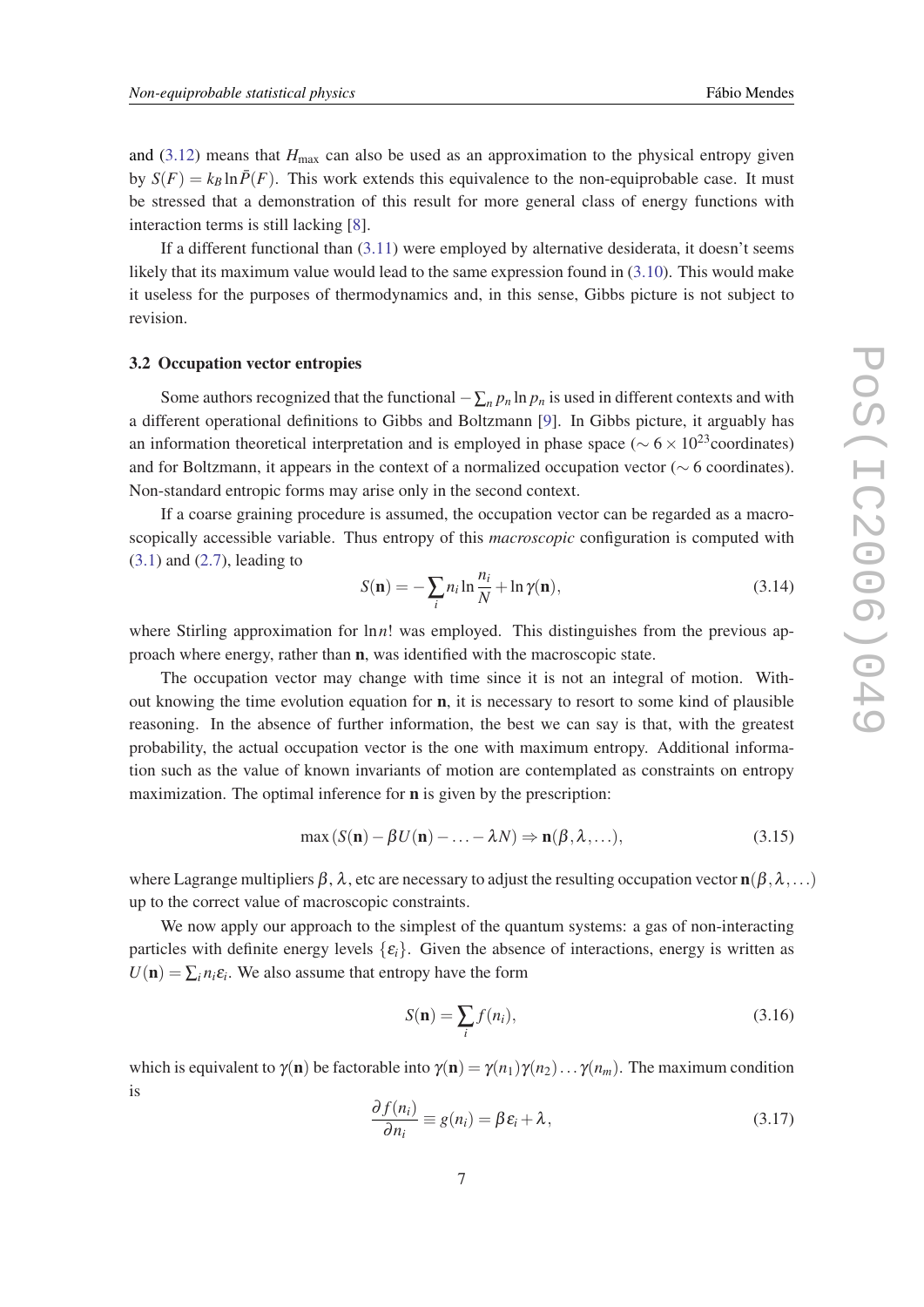<span id="page-7-0"></span>where  $g(n)$  must be invertible and thus  $n_i = g^{-1}(\beta \varepsilon_i + \lambda)$ . If the set  $\{\varepsilon_i\}$  contains an infinite number of energy levels, then the occupation  $n_i(\beta \varepsilon_i + \lambda)$  must vanish as  $\varepsilon_i \to \infty$ . This property is equivalent to the constraint  $g(n \rightarrow 0) = \infty$ .

The monotonic character of  $g(n)$  implies that  $f(n)$  has a definite sign for it is second derivative. The only case of interest is  $f''(n) < 0$ , a concave function, otherwise the extremum ([3.17\)](#page-6-0) would correspond to a minimum. This very important requirement is also necessary to guarantee the thermodynamical stability of  $S(n)$ .

A more general class of entropies which respect these constraints may be obtained from [\(3.16\)](#page-6-0), is expressed as:

$$
S(\mathbf{n}) = F\left(\sum_{i} \omega_{i} f\left(\frac{n_{i}}{\omega_{i}}\right)\right).
$$
 (3.18)

The function  $F(x)$  is an arbitrary monotonically increasing and concave function and  $\omega_i \neq 0$  is a probability distribution. The most probable occupation vector is written, for this class of entropies, as

$$
n_i(\beta,\lambda) = \omega_i g^{-1}(\beta' \varepsilon_i + \lambda'), \qquad (3.19)
$$

where  $\beta'$  is given by  $\beta' = \beta \left[ F' \left( \sum_i \omega_i f \left( \frac{n}{\omega} \right) \right) \right]$ ω*i* ))<sup> $^{-1}$ </sup>. Each function on (3.18) has a distinctive role:  $f(n)$  encodes the occupation vector dependency on temperature, energy and chemical potential. The factors  $\omega_i$  distort this occupation due to a prior probability assignment (they may be related to the degeneracy of the levels) and  $F(x)$  controls the thermal response of the system.

We stress that most of the so called generalized entropies (Fermi-Dirac, Bose-Einstein, Tsallis, Rényi, and others) are special cases of (3.18). However the proper justification for each specific choice of  $\gamma(n)$  is an entirely different question. Besides the equiprobable BG entropy, quantum entropies for system with fermions and bosons are the only ones that have a widely accepted interpretation [\[10](#page-9-0)].

Thermodynamics may provide some information regarding the functional dependency of entropy on n. One may also speculate that compatibility with the laws of thermodynamics may set further constraints on  $S(n)$  besides (3.18). This is not the case, however.

Let us open this discussion with a few collected remarks. First, temperature defined as  $(\partial S/\partial U)^{-1}$ can be identified, quite generally, with the parameter  $\beta$ <sup>-14</sup>. Secondly, this suggests the importance of a Legendre transform structure where the Massieu potential,

$$
\Phi(\beta) = S(U) - \beta U,\tag{3.20}
$$

is of great interest.

Since the Zeroth and Second Laws are already implicit on the maximization procedure, we shall only concern with the remaining First and Third. Heat can be defined as the energy exchange due to irreversible entropy production. This is written as

$$
\delta Q = \frac{\partial U}{\partial S} \delta S = T \delta S. \tag{3.21}
$$

<sup>4</sup>The proof is very simple. Just take the expression at an entropy maximum,

$$
\frac{\partial S}{\partial U} = \sum_{i=1}^{m} \frac{\partial S}{\partial n_i} \frac{\partial n_i}{\partial U} = \beta \sum_{i=1}^{m} \frac{\partial U}{\partial n_i} \frac{\partial n_i}{\partial U} + \lambda \sum_{i=1}^{m} \frac{\partial n_i}{\partial U} = \sum_{i=1}^{m} \frac{\partial U}{\partial U} + \lambda \frac{\partial N}{\partial U} = \beta.
$$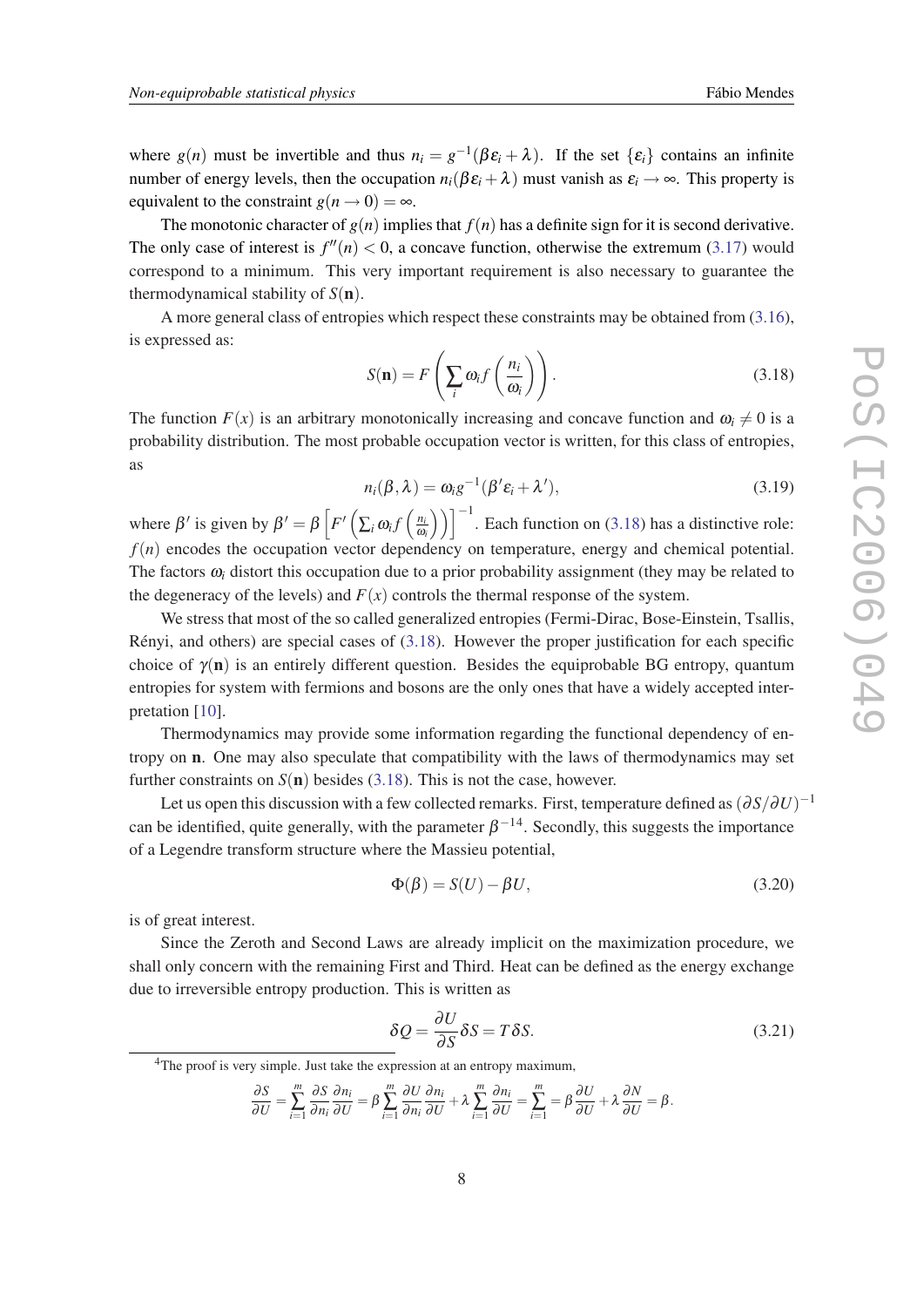Work, on the other hand, is any energy transfer associated to changes on energy levels due to variation of macroscopically controllable parameters (volume, electric field, etc). If both the occupation vector and the energy levels of a system are modified in a physical process, energy variations are given by

$$
\delta U(\mathbf{n}, \varepsilon_i, \varepsilon_{ij}, \dots) = \delta U(\mathbf{n}) + \langle \delta \varepsilon_i \rangle + \langle \delta \varepsilon_{ij} \rangle + \dots = \delta U(\mathbf{n}) + W. \tag{3.22}
$$

Recalling of the Legendre transform structure of ([3.20](#page-7-0)), then

$$
\delta S = \beta \delta U(\mathbf{n}, \varepsilon_i, \varepsilon_{ij}, \ldots) + U \delta \beta + \delta \Phi(\beta) = \beta \delta U(\mathbf{n}) + \beta W, \tag{3.23}
$$

where the fact that  $\delta\Phi(\beta) = \frac{\partial U}{\partial \beta} \delta\beta = -U\delta\beta$  were used. Putting it all together, the first law of thermodynamics is obtained

$$
\delta U(\mathbf{n}) = \delta Q - \delta W. \tag{3.24}
$$

The Third Law is also valid for arbitrary entropies of the type ([3.18](#page-7-0)). Of particular interest is the property that, as temperature goes to zero, the system (most probably) evolves to the configuration with minimum energy.

We provide a proof for non-interacting systems of the type considered in section [3.2](#page-6-0). After a simple manipulation of equation [\(3.18](#page-7-0)) at maximum entropy, then we obtain, at  $T = 0$ ,

$$
\frac{\varepsilon_i - \mu}{g(n_i/\omega_i)} = 0.
$$
\n(3.25)

If the function  $g(n)$  has no divergences in the interval  $0 < n \le N$ , then equation (3.25) is only satisfied if  $g(n_i/\omega_i) \rightarrow \infty$ , or equivalently  $n_i = 0$ , and when  $\varepsilon_i = \mu$ . Taking normalization into account, this implies that the state  $\varepsilon_i = \mu$  is singled out in the process. From the monotonic character of  $g^{-1}(\beta \varepsilon_i - \lambda)$  this must be the state with minimum energy.

A different scenario appears if  $g(n)$  has a negative divergence at a finite value  $\bar{n}$  (this divergence doesn't violate the monotonic aspect of  $g(n)$ ). It is clear that  $\bar{n}$  represents the maximum occupation value for the system, a restriction familiar to fermionic statistics. A new solution for equation (3.25) is now possible as  $n = \bar{n}$ . Once again, the chemical potential plays the role of selecting the occupied states: states with  $\varepsilon_i > \mu$  are empty while the others are occupied with  $\bar{n}$  particles.

To sum up everything, for both fermionic-like and bosonic-like entropies, the most probable state at  $T \to 0$  is the one with minimum energy. This is the essence of the Third Law of thermodynamics. The crucial point made here is that the general structure of thermodynamics is kept in a non-equiprobable statistical physics. Given the similarities between  $(3.11)$  and  $(3.14)$  $(3.14)$ , the extensions of these demonstrations to Gibbs picture are, of course, trivial.

## 4. Final remarks

A fundamental aspect of our approach is that, equilibrium or otherwise, entropy of a macroscopic state *F* is given by  $\ln \overline{P}(F)$ . In case of a non-interacting system, Gibbs' methods follow as a valuable calculation aids, which may also be valid for a more general class of energy functions. This point of view, of course, is not new.